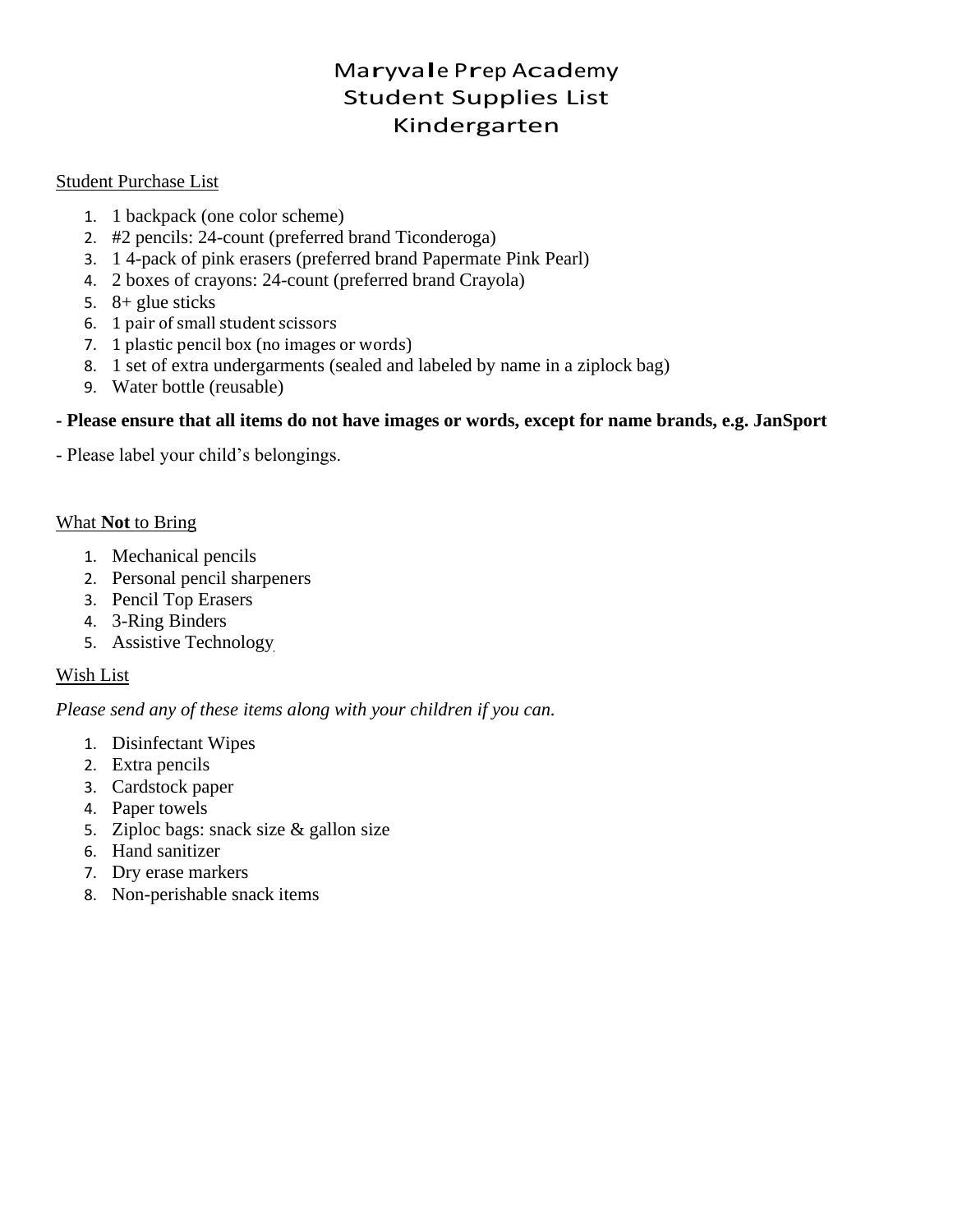## Maryvale Prep Academy Student Supplies List First Grade

### Student Purchase List

- 1. 1 backpack (one color scheme)
- 2. #2 pencils: 24-count (preferred brand Ticonderoga)
- 3. 1 4-pack of pink erasers (preferred brand Papermate Pink Pearl)
- 4. 2 boxes of crayons: 24-count (preferred brand Crayola)
- 5. 1 box of colored pencils: 12-count
- 6. Dry erase makers: 2 8-count (chisel tip), 2 small packs of fine point
- 7. Dry erase eraser (clean sock/small cloth is acceptable)
- 8. 1 pair of small student scissors
- 9. 4+ glue sticks
- 10. 1 clear pencil box
- 11. 1 plastic folder
- 12. 1 set of extra undergarments (sealed and labeled in a Ziplock bag)
- 13. Water bottle (reusable)

## **- Please ensure that all items do not have images or words, except for name brands, e.g. JanSport**

- Please label your child's belongings.

## What **Not** to Bring

- 1. Mechanical pencils
- 2. Personal pencil sharpeners
- 3. Pencil top Erasers
- 4. Assistive Technology

## Wish List

- 1. Disinfectant Wipes
- 2. Dixie cups
- 3. Plastic bags
- 4. Extra pencils
- 5. Cardstock paper
- 6. Paper towels
- 7. Ziploc bags
- 8. Non-perishable snack items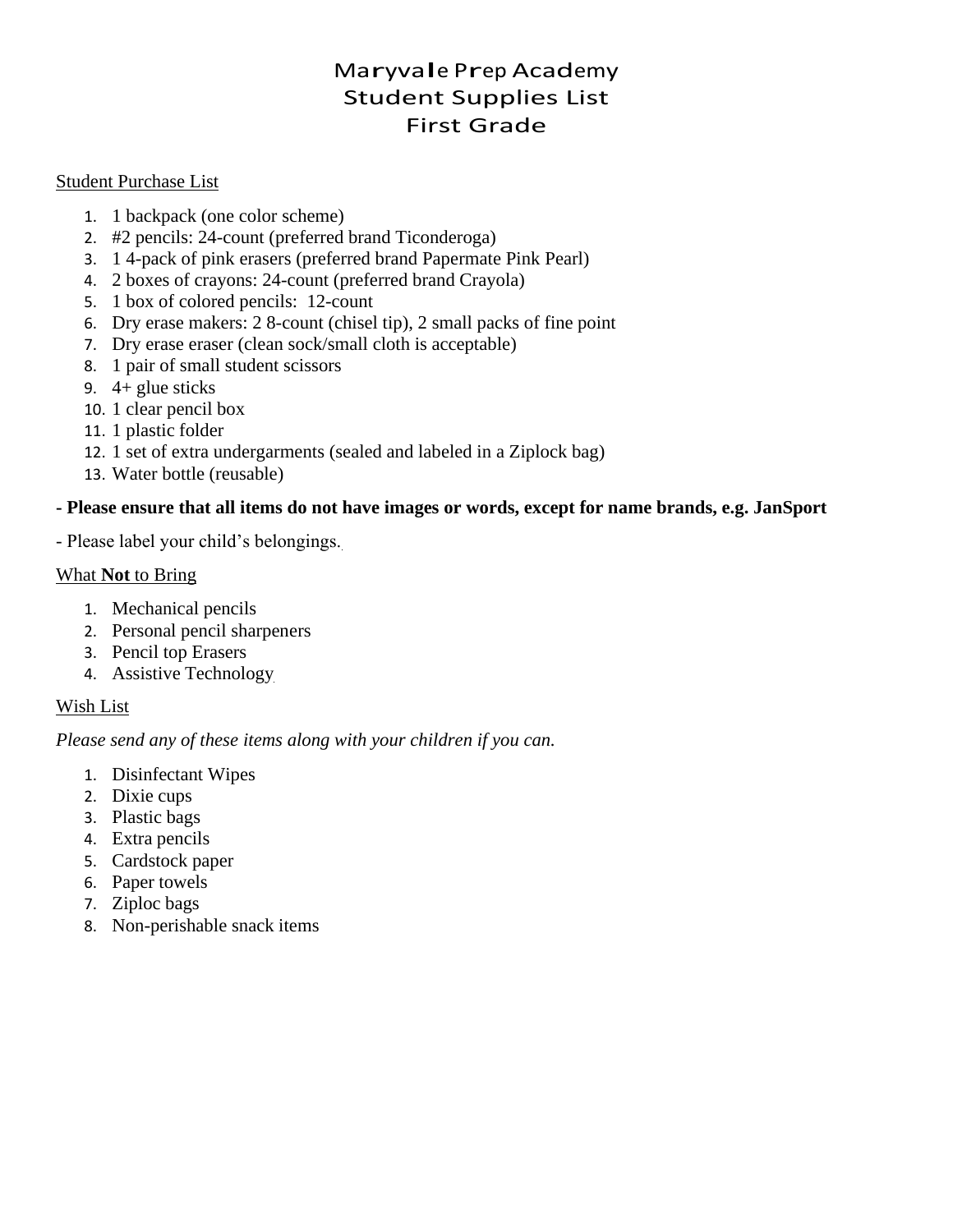## Maryvale Prep Academy Student Supplies List Second Grade

### Student Purchase List

- 1. 1 backpack (one color scheme)
- 2. #2 pencils: 24-count (preferred brand Ticonderoga)
- 3. 1 4-pack of pink erasers (preferred brand Papermate Pink Pearl)
- 4. 2 boxes of crayons: 24-count (preferred brand Crayola)
- 5. 1 box of colored pencils: 12-count
- 6. Dry erase makers: 2 8-count (black or blue preferred-chisel tip), 2 small packs of fine point
- 7. Dry erase eraser (clean sock/small cloth is acceptable)
- 8. 1 pair of small student scissors
- 9. 4+ glue sticks
- 10. 1 clear pencil box
- 11. 4 composition notebooks
- 12. 1 binder: 3-ring, 1 inch (white)
- 13. 1 set of extra undergarments (sealed and labeled in a Ziplock bag)
- 14. Water bottle (reusable)

## **- Please ensure that all items do not have images or words, except for name brands, e.g. JanSport**

- Please label your child's belongings.

## What **Not** to Bring

- 1. Mechanical pencils
- 2. Personal pencil sharpeners
- 3. Pencil Top Erasers
- 4. Assistive Technology

## Wish List

- 1. Tissue paper boxes
- 2. Disinfectant Wipes
- 3. Extra pencils
- 4. Cardstock paper
- 5. Paper towels
- 6. Ziploc bags
- 7. Dry erase markers
- 8. Non-perishable snack items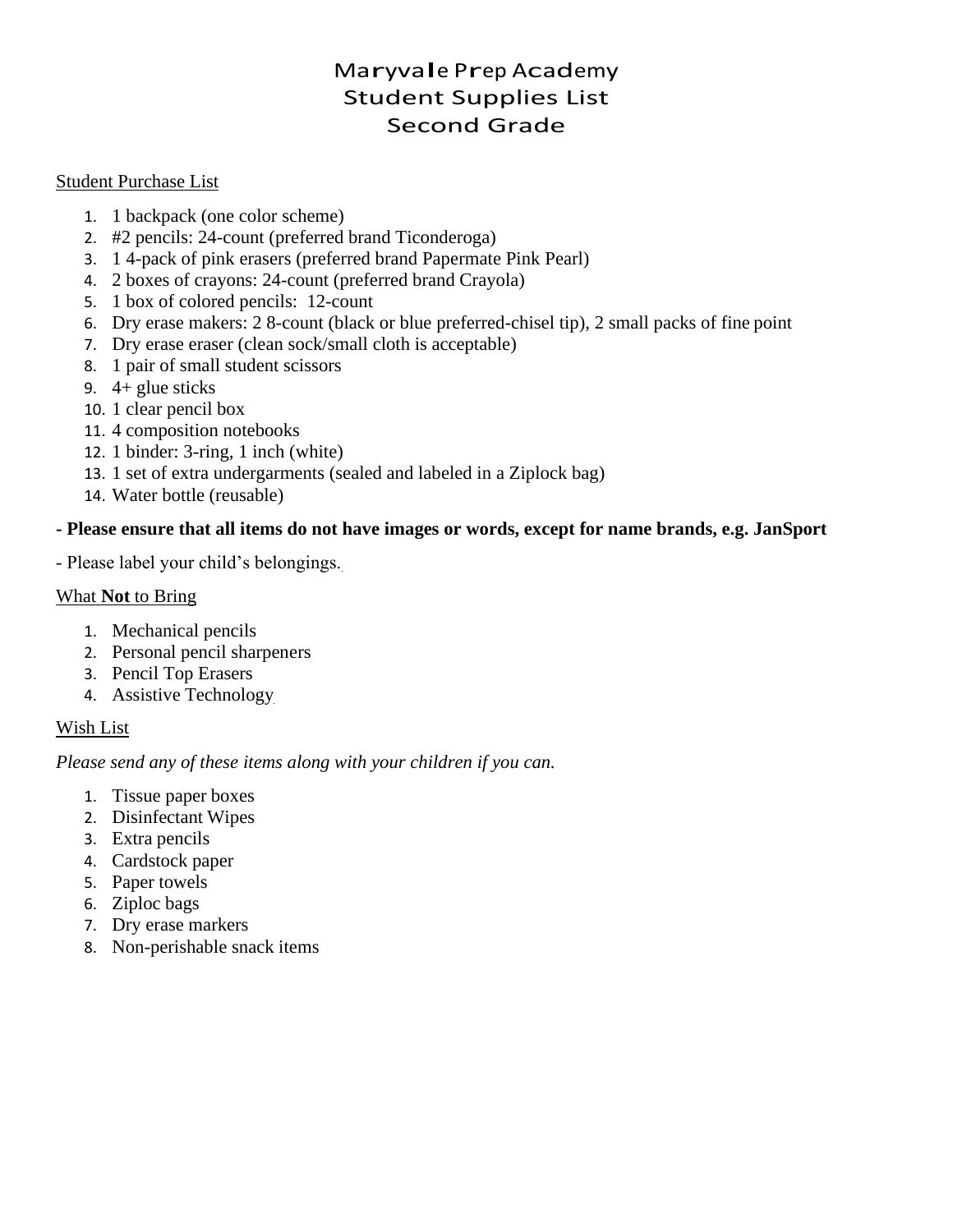## Maryvale Prep Academy Student Supplies List Third Grade

### Student Purchase List

- 1. 1 backpack (one color scheme)
- 2. #2 pencils: 24-count (preferred brand Ticonderoga)
- 3. 1 4-pack of pink erasers (preferred brand Papermate Pink Pearl)
- 4. 1 box of colored pencils: 12-count
- 5. Dry erase makers: 8-count (black or blue preferred-chisel tip), 2 small packs of fine point
- 6. Dry erase eraser (clean sock/small cloth is acceptable)
- 7. 1 pack Yellow Highlighters
- 8. 1 clear pencil box
- 9. 1 pair of small student scissors
- 10.  $8 +$  glue sticks
- 11. 4 college-rule composition notebooks
- 12. 1 binder: 3-ring, 1.5 inch
- 13. 2 plastic folders (3-hole punched)
- 14. Subject Dividers with Pockets (6 or more)
- 15. Water bottle (reusable)
- 16. Loose Leaf Paper

## **- Please ensure that all items do not have images or words, except for name brands, e.g. JanSport.**

- Please label your child's belongings.

## What **Not** to Bring

- 1. Mechanical pencils
- 2. Personal pencil sharpeners
- 3. Pencil Grips
- 4. Pencil Top Erasers
- 5. Spiral Notebooks
- 6. Zipper Binders
- 7. Assistive Technology

## Wish List

- 1. Glue Sticks
- 2. Disinfectant Wipes
- 3. Extra pencils
- 4. Cardstock paper
- 5. Ziploc bags
- 6. Tissue paper boxes
- 7. Sheet Protectors
- 8. Book Tabs for Annotations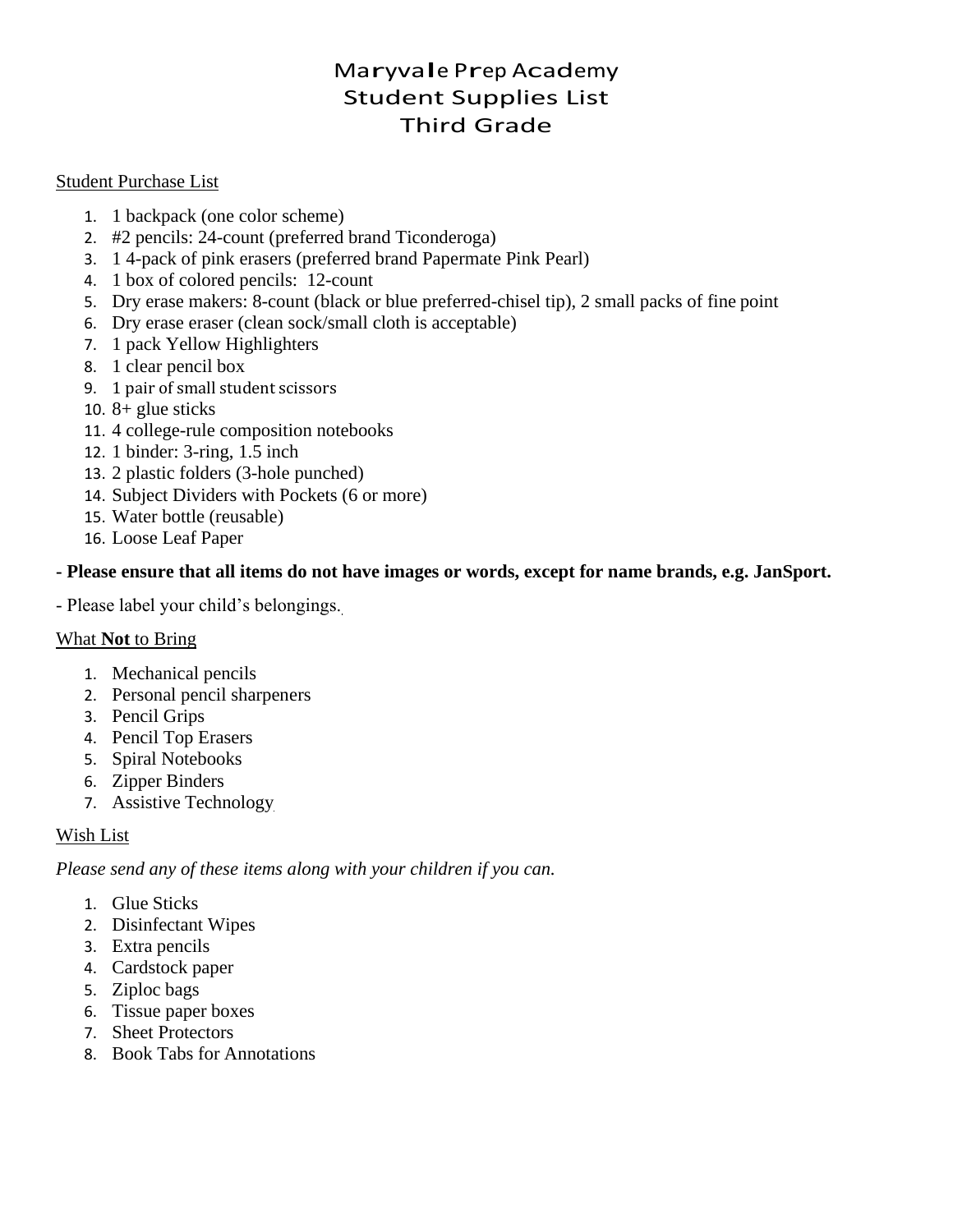## Maryvale Prep Academy Student Supplies List Fourth Grade

#### Student Purchase List

- 1. 1 backpack (one color scheme)
- 2. #2 pencils: 24-count (yellow only; preferred brand Ticonderoga)
- 3. 1 4-pack of pink erasers (preferred brand Papermate Pink Pearl)
- 4. 1 box of colored pencils: 12-count
- 5. Dry erase makers: 8-count (black or blue preferred-chisel tip), 2 small packs of fine point
- 6. Dry erase eraser (clean sock/small cloth is acceptable)
- 7. 1 pack Yellow Highlighters
- 8. 1 pair of small student scissors
- 9. 8+ glue sticks
- 10. 1 clear pencil box
- 11. 4 college-rule composition notebooks (non-spiral)
- 12. 1 binder: 3-ring, 1.5 inch
- 13. 4 plastic folders (3-hole punched)
- 14. 2 packs of subject dividers with Pockets (6 or more)
- 15. Water bottle (reusable and labeled)

#### **- Please ensure that all items do not have images or words, except for name brands, e.g. JanSport.**

- Please label your child's belongings.

#### What **Not t**o Bring

- 1. Mechanical pencils
- 2. Personal pencil sharpeners
- 3. Pencil Grips
- 4. Pencil Top Erasers
- 5. Assistive Technology

## Wish List

- 1. Glue sticks
- 2. Disinfectant wipes
- 3. Extra pencils
- 4. Cardstock paper (colored)
- 5. Ziploc bags
- 6. Post-It Notes
- 7. Tissue boxes
- 8. Book Tabs for Annotations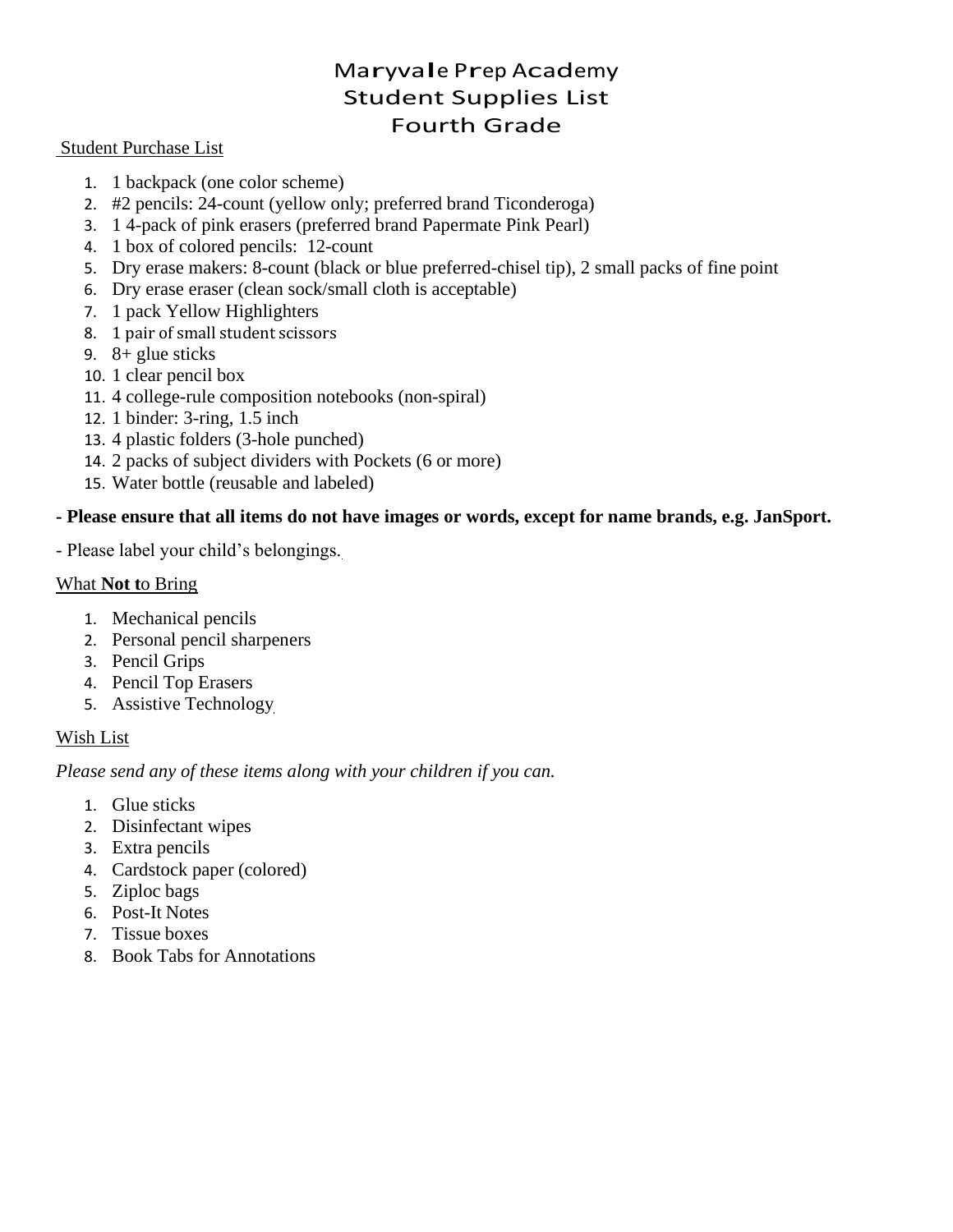## Maryvale Prep Academy Student SuppliesList Fifth Grade

#### Student Purchase List

- 1. 1 backpack (one color scheme)
- 2. 3x5 lined index cards (3 pack)
- 3. #2 pencils: 24-count (preferred brand Ticonderoga)
- 4. Mechanical pencils with extra lead
- 5. 1 4-pack of pink erasers (preferred brand Papermate Pink Pearl)
- 6. 1 box of colored pencils: 12-count
- 7. Dry erase makers: 8-count (blue or black preferred), 1 small pack of fine point
- 8. Dry erase eraser (clean sock/small cloth is acceptable)
- 9. Highlighters: assorted pack (non-gel)
- 10. 1 clear pencil pouch (no boxes)
- 11. 3 binders: 3-ring, 1.5 inch (colors required: 1 black, 1 white, and 1 optional color)
- 12.  $4+$  glue sticks
- 13. 5 college-rule composition notebooks (non-spiral)
- 14. Binder dividers with pockets
- 15. 3 packs 200-count wide-ruled white filler paper
- 16. 5 plastic folders
- 17. 1 expandable locker shelf
- 18. 1 magnetic pencil cup for locker
- 19. Water bottle (reusable)

## **- Please ensure that all items do not have images or words, except for name brands, e.g. JanSport.**

- Please label your child's belongings.

## What **Not** to Bring

- 1. Personal pencil sharpeners
- 2. Personal pencil boxes
- 3. Binders
- 4. Pencil grips
- 5. Pencil top Erasers
- 6. Decorative tape
- 7. Pens
- 8. Assistive Technology

## Wish List

- 1. Disinfectant Wipes
- 2. Tissue paper
- 3. Extra pencils
- 4. Cardstock paper
- 5. Ziploc bags
- 6. Extra dry erase markers
- 7. Extra whiteboard erasers
- 8. Book Tabs for Annotations